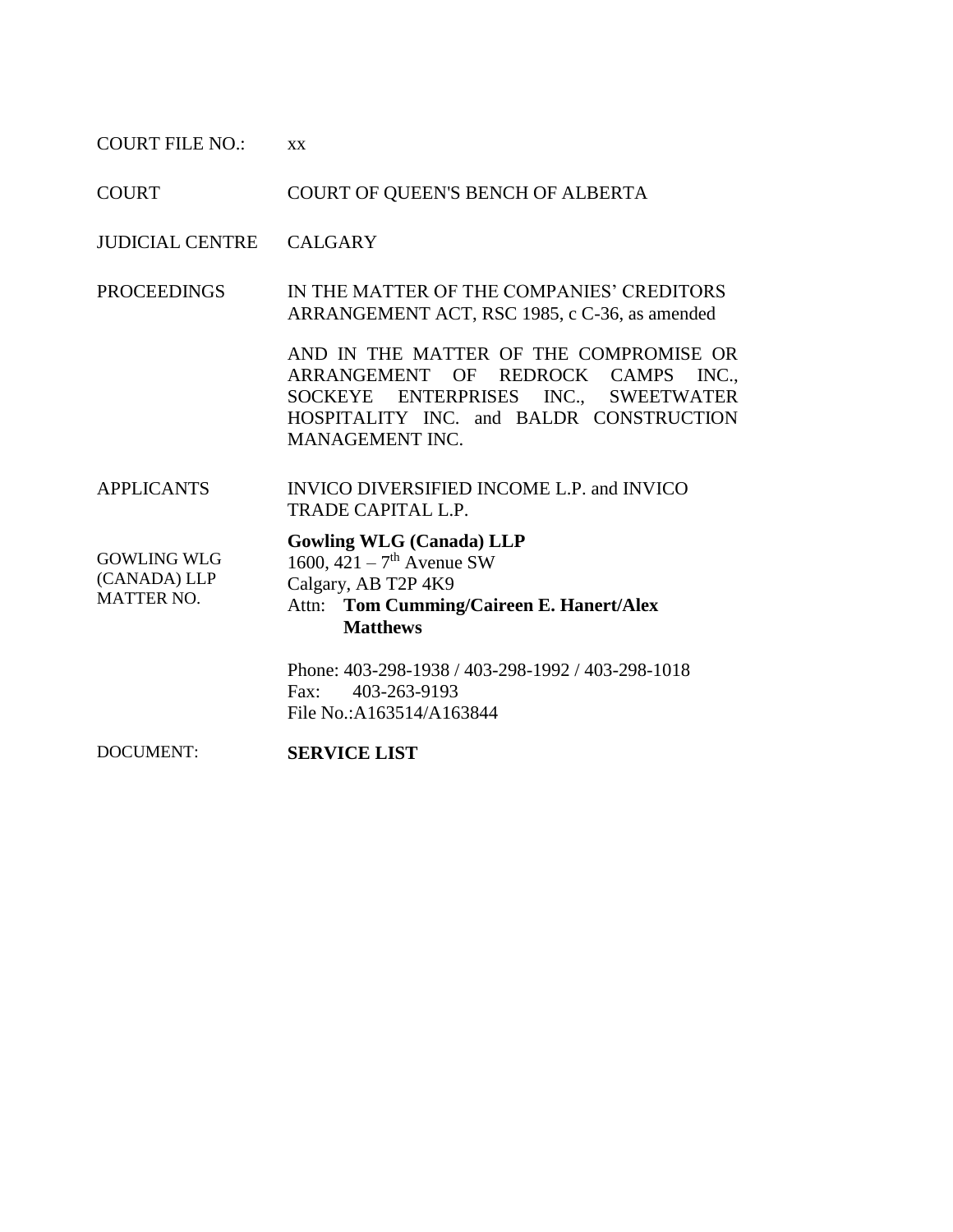| <b>PARTY</b>                              | <b>RELATIONSHIP</b>                |
|-------------------------------------------|------------------------------------|
| <b>Gowling WLG (Canada) LLP</b>           | Counsel for Applicants, Invico     |
| 1600, 421 7 <sup>th</sup> Avenue SW       | Diversified Income L.P. and Invico |
| Calgary AB T2P 4K9                        | Trade Capital L.P.                 |
|                                           |                                    |
| <b>Attention: Tom Cumming</b>             |                                    |
| Phone: 403-298-1938                       |                                    |
| E-mail: <u>tom.cumming@gowlingwlg.com</u> |                                    |
|                                           |                                    |
| <b>Attention: Caireen E. Hanert</b>       |                                    |
| Phone: 403-298-1992                       |                                    |
| E-mail: caireen.hanert@gowlingwlg.com     |                                    |
| <b>Attention: Alex Matthews</b>           |                                    |
| Phone: 403-298-1018                       |                                    |
| E-mail: alex.matthews@gowlingwlg.com      |                                    |
|                                           |                                    |
| <b>Attention: C. Haddon Murray</b>        |                                    |
| Phone: 416-862-3604                       |                                    |
| E-mail: haddon.murray@gowlingwlg.com      |                                    |
|                                           |                                    |
| <b>Attention: Heather Fisher</b>          |                                    |
| Phone: 416-369-7202                       |                                    |
| E-mail: heather.fisher@gowlingwlg.com     |                                    |
|                                           |                                    |
| <b>MLT Aikins</b>                         | Counsel to the Monitor             |
| 222 - 3rd Ave SW, Suite #2100             |                                    |
| Calgary AB T2P 0B4                        |                                    |
|                                           |                                    |
| Attention: Ryan Zahara                    |                                    |
| Fax: 403-508-4349                         |                                    |
| Email: rzahara@mltaikins.com              |                                    |
|                                           |                                    |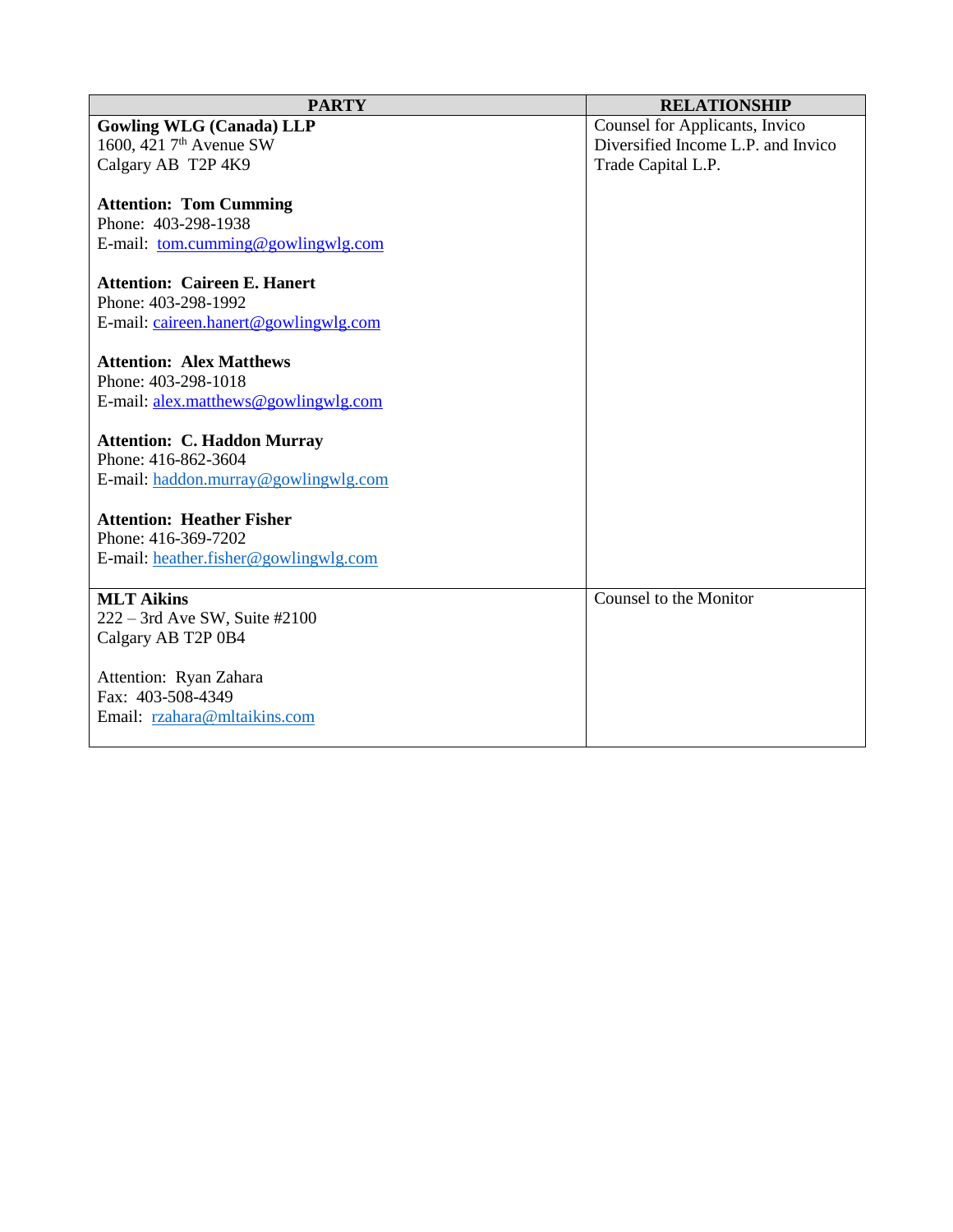| <b>PARTY</b>                                   | <b>RELATIONSHIP</b>                      |
|------------------------------------------------|------------------------------------------|
| <b>BDO Canada Limited</b>                      | Monitor                                  |
| 110, $5800 - 2$ nd Street SW                   |                                          |
| Calgary AB T2H 0H2                             |                                          |
|                                                |                                          |
| <b>Attention: Marc Kelly</b>                   |                                          |
| Fax: 403-640-0591                              |                                          |
| Email: makelly@bdo.ca                          |                                          |
|                                                |                                          |
| <b>Osler, Hoskin &amp; Harcourt LLP</b>        | <b>Counsel to Respondents</b>            |
| $450 - 1$ st Street SW, Unit #2500             |                                          |
| Calgary AB T2P 5H1                             |                                          |
|                                                |                                          |
| <b>Attention: Randal Van de Mosselaer</b>      |                                          |
| Fax: 403-260-7024                              |                                          |
| Email: rvandemosselaer@osler.com               |                                          |
|                                                |                                          |
| <b>Department of Justice Canada</b>            | <b>Counsel for Canada Revenue Agency</b> |
| Prairie Region                                 |                                          |
| 510, $606 - 4$ Street SW                       |                                          |
| Calgary, AB T2P 1T1                            |                                          |
|                                                |                                          |
| <b>Attention: Jill Medhurst-Tivadar</b>        |                                          |
| Phone: 403-299-3985                            |                                          |
| E-mail: jill.medhurst-tivadar@justice.gc.ca    |                                          |
|                                                |                                          |
| <b>Bank of Montreal</b>                        |                                          |
| 1505 Lonsdale Avenue                           |                                          |
| North Vancouver, BC V7M 2J4                    |                                          |
|                                                |                                          |
| Email: CLTS.RegistryConfirmations@bmo.com      |                                          |
| <b>Bank of Montreal</b>                        |                                          |
|                                                |                                          |
| $9th$ Floor, 350 – 7 <sup>th</sup> Avenue S.W. |                                          |
| Calgary, AB T2P 3N9                            |                                          |
| Email: CLST.RegistryConfirmations@bmo.com      |                                          |
|                                                |                                          |
| <b>Calmont Leasing Ltd.</b>                    |                                          |
| 14610 Yellowhead Trail                         |                                          |
| Edmonton, AB T5L 3C5                           |                                          |
|                                                |                                          |
| Fax: 780-451-5768                              |                                          |
| Email: Desirae.leadbetter@calmont.ca           |                                          |
|                                                |                                          |
| <b>Black Diamond Limited</b>                   |                                          |
| Suite 1000, $440 - 2^{nd}$ Ave SW              |                                          |
| Calgary, AB T2P 5E9                            |                                          |
|                                                |                                          |